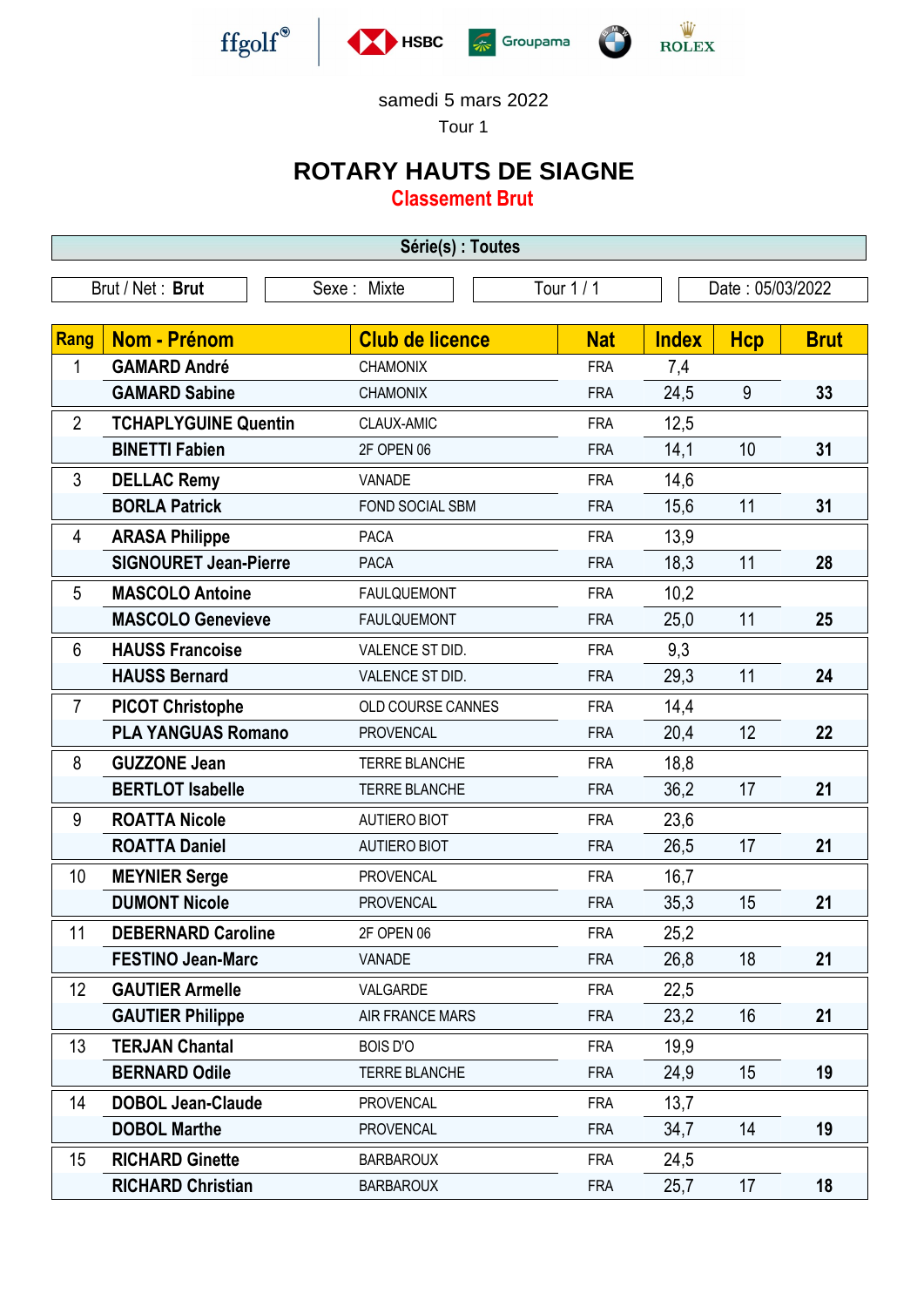| Rang | Nom - Prénom                      | <b>Club de licence</b> | <b>Nat</b> | <b>Index</b> | <b>Hcp</b> | <b>Brut</b>     |
|------|-----------------------------------|------------------------|------------|--------------|------------|-----------------|
| 16   | <b>BEHAGUE Martine</b>            | VANADE                 | <b>FRA</b> | 30,3         |            |                 |
|      | <b>BEHAGUE Christian</b>          | VANADE                 | <b>FRA</b> | 34,8         | 22         | 17              |
| 17   | <b>KRAJEWSKI Stanislas</b>        |                        |            | 22,6         |            |                 |
|      | <b>MARUCHA Katarzyna</b>          | <b>PROVENCAL</b>       | <b>FRA</b> | 33,9         | 18         | 17              |
| 18   | <b>LAMMENS Patrice</b>            | <b>PROVENCAL</b>       | <b>FRA</b> | 34,6         |            |                 |
|      | <b>LAMMENS Marie</b>              | <b>PROVENCAL</b>       | <b>FRA</b> | 36,0         | 24         | 16              |
| 19   | <b>DESQUET Gérard</b>             | <b>VICTORIA</b>        | <b>FRA</b> | 13,7         |            |                 |
|      | <b>DESQUET Marina</b>             | <b>VICTORIA</b>        | <b>FRA</b> | 27,3         | 13         | 16              |
| 20   | <b>RITZENTHALER Jean Luc</b>      | RIVIERA BARBOSS        | <b>FRA</b> | 22,3         |            |                 |
|      | <b>KHALIFA Marc</b>               | <b>PROVENCAL</b>       | <b>FRA</b> | 33,3         | 18         | 16              |
| 21   | <b>BONNES Gerard</b>              | <b>IBM NICE</b>        | <b>FRA</b> | 23,5         |            |                 |
|      | <b>NAYROLLES Suzanne</b>          | VANADE                 | <b>FRA</b> | 30,3         | 18         | 13              |
| 22   | <b>SIMONNET Jean-Pierre</b>       | <b>PACA</b>            | <b>FRA</b> | 22,5         |            |                 |
|      | <b>BAUDOIN TEYSSANDIE Lilette</b> | <b>IBM NICE</b>        | <b>FRA</b> | 28,1         | 17         | 12              |
| 23   | <b>RAMEL WEINACHTER Sylvie</b>    | <b>PROVENCAL</b>       | <b>FRA</b> | 21,7         |            |                 |
|      | <b>WEINACHTER Jean Paul</b>       | <b>PROVENCAL</b>       | <b>FRA</b> | 50           | 21         | 12              |
| 24   | <b>MANIVET Marc</b>               | CLAUX-AMIC             | <b>FRA</b> | 20,0         |            |                 |
|      | <b>JOUVET Jeanne</b>              | CLAUX-AMIC             | <b>FRA</b> | 51           | 20         | 11              |
| 25   | <b>LANDRE Didier</b>              | <b>PROVENCAL</b>       | <b>FRA</b> | 28,1         |            |                 |
|      | <b>GAY-LOISEAU Dominique</b>      | <b>PROVENCAL</b>       | <b>FRA</b> | 39           | 21         | 11              |
| 26   | <b>HU Yushu</b>                   | <b>PACA</b>            | <b>FRA</b> | 54           |            |                 |
|      | <b>GASTAUD Alexandre</b>          | <b>PACA</b>            | <b>FRA</b> | 54           | 35         | 9               |
| 27   | <b>PIERREJEAN Marie Claude</b>    | RIVIERA BARBOSS        | <b>FRA</b> | 28,3         |            |                 |
|      | <b>BELAUBE Anne</b>               | HOPITAL MONACO         | <b>FRA</b> | 30,0         | 19         | 9               |
| 28   | <b>GUTTIN Jean-Pierre</b>         | <b>PROVENCAL</b>       | <b>FRA</b> | 21,9         |            |                 |
|      | <b>GUTTIN Nelly</b>               | <b>PROVENCAL</b>       | <b>FRA</b> | 26,3         | 16         | 8               |
| 29   | <b>LEBLOND Jocelyne</b>           | ST ENDREOL             | <b>FRA</b> | 35,2         |            |                 |
|      | <b>GARCIN Nicole</b>              | ST ENDREOL             | <b>FRA</b> | 44           | 25         | $6\phantom{1}$  |
| 30   | <b>HEYNDRICKX Bruno</b>           | ST ENDREOL             | <b>FRA</b> | 39           |            |                 |
|      | <b>BACHELIER Jean-François</b>    | ST ENDREOL             | <b>FRA</b> | 54           | 29         | $5\phantom{.0}$ |
| 31   | <b>FESTINO Sylviane</b>           | VANADE                 | <b>FRA</b> | 54           |            |                 |
|      | <b>MICHEL Christian</b>           | VANADE                 | <b>FRA</b> | 54           | 35         | 4               |
| 32   | <b>WEILL Patrick</b>              | VANADE                 | <b>FRA</b> | 25,5         |            |                 |
|      | <b>DEWE Alain</b>                 | <b>PACA</b>            | <b>FRA</b> | 54           | 24         | $\mathbf{2}$    |
| 33   | <b>MARAIS Jacques</b>             | CLAUX-AMIC             | <b>FRA</b> | 15,0         |            |                 |
|      | <b>ANTONINI Jean-Luc</b>          | CLAUX-AMIC             | <b>FRA</b> | 51           | 18         | <b>DSQ</b>      |
| 34   | <b>TAMBURRINI Florent</b>         | <b>PACA</b>            | <b>FRA</b> | 27,4         |            |                 |
|      | <b>COISSIN Serge</b>              | PARIS ILE-DE-FRANCE    | <b>FRA</b> | 41           | 22         | <b>DSQ</b>      |
| 35   | <b>ANTIGNAC Bruno</b>             | <b>L'ESTEREL</b>       | <b>FRA</b> | 22,7         |            |                 |
|      | <b>EVELLIN Franck</b>             | VALESCURE              | <b>FRA</b> | 24,8         | 16         | <b>DSQ</b>      |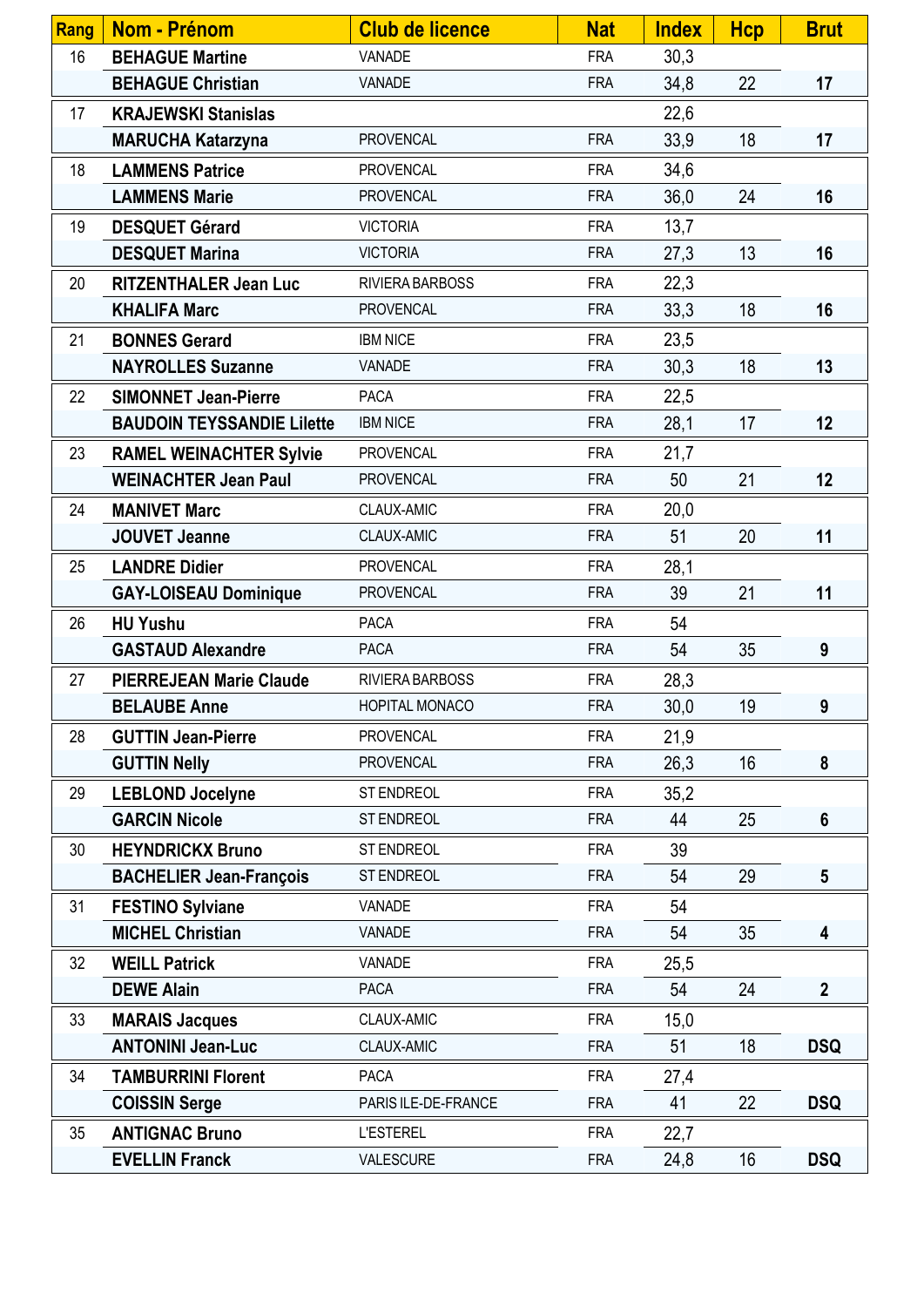| Rang | <b>Nom - Prénom</b>        | Club de licence      | <b>Nat</b> | <b>Index</b> | Hcp | <b>Brut</b> |
|------|----------------------------|----------------------|------------|--------------|-----|-------------|
| 36   | <b>CHAMPION Emmanuelle</b> | <b>TERRE BLANCHE</b> | <b>FRA</b> | 3.6          |     |             |
|      | <b>PRICCO Christian</b>    | <b>TERRE BLANCHE</b> | <b>FRA</b> | 11.2         |     | <b>DSQ</b>  |
| 37   | <b>LEBRETON Yannick</b>    | ROYAL MOUGINS        | <b>FRA</b> | 2,3          |     |             |
|      | <b>JECHOUX Lenny</b>       | <b>TERRE BLANCHE</b> | <b>FRA</b> | 3.0          |     | <b>DSQ</b>  |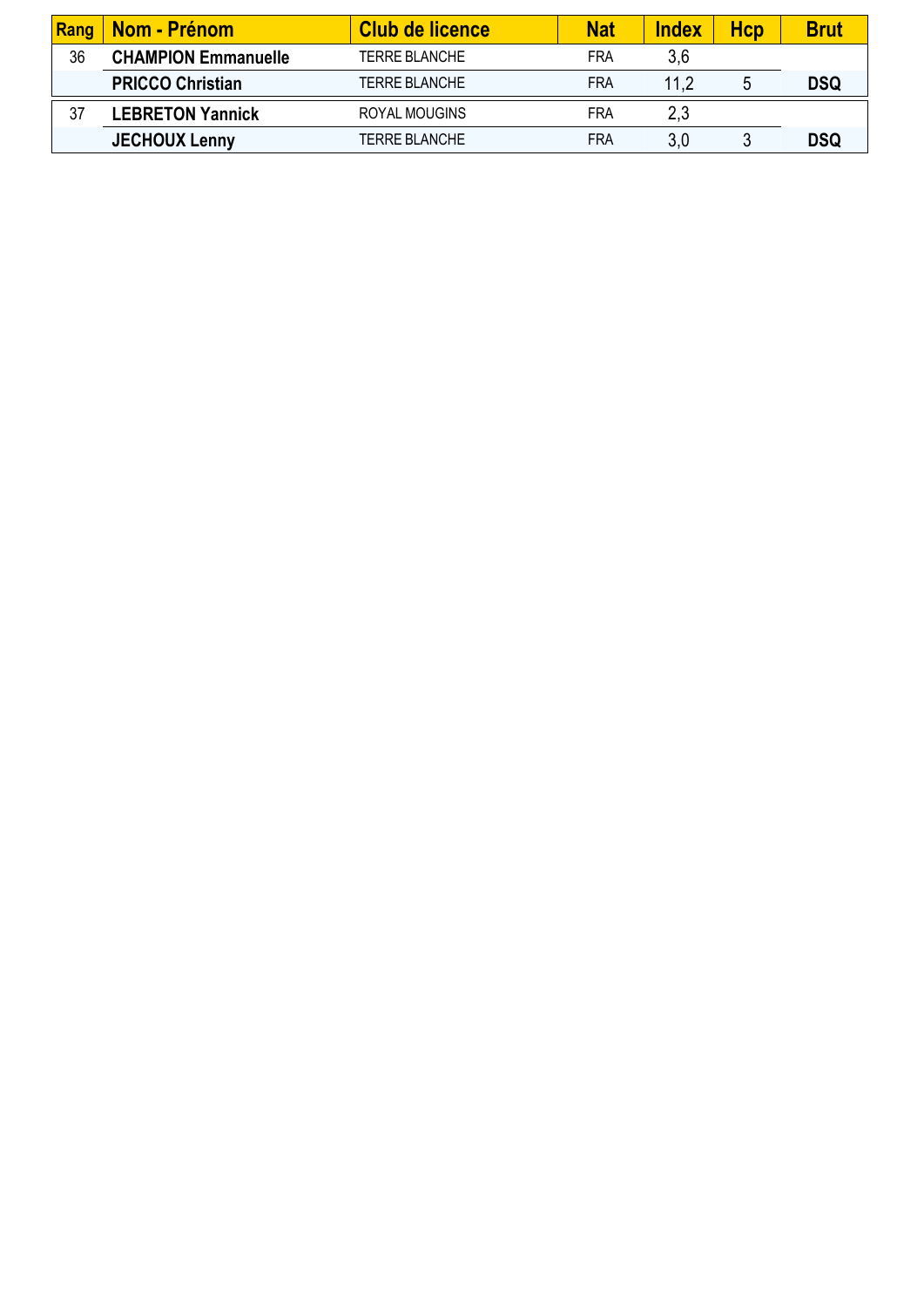



Tour 1

## **ROTARY HAUTS DE SIAGNE**

**Classement Net**

| Série(s) : Toutes                                                |                              |                        |            |              |                 |            |  |
|------------------------------------------------------------------|------------------------------|------------------------|------------|--------------|-----------------|------------|--|
| Brut / Net: Net<br>Tour 1 / 1<br>Sexe: Mixte<br>Date: 05/03/2022 |                              |                        |            |              |                 |            |  |
|                                                                  |                              |                        |            |              |                 |            |  |
| Rang                                                             | <b>Nom - Prénom</b>          | <b>Club de licence</b> | <b>Nat</b> | <b>Index</b> | <b>Hcp</b>      | <b>Net</b> |  |
| 1                                                                | <b>GAMARD André</b>          | <b>CHAMONIX</b>        | <b>FRA</b> | 7,4          |                 |            |  |
|                                                                  | <b>GAMARD Sabine</b>         | <b>CHAMONIX</b>        | <b>FRA</b> | 24,5         | 9               | 42         |  |
| $\overline{2}$                                                   | <b>DELLAC Remy</b>           | VANADE                 | <b>FRA</b> | 14,6         |                 |            |  |
|                                                                  | <b>BORLA Patrick</b>         | FOND SOCIAL SBM        | <b>FRA</b> | 15,6         | 11              | 42         |  |
| 3                                                                | <b>TCHAPLYGUINE Quentin</b>  | CLAUX-AMIC             | <b>FRA</b> | 12,5         |                 |            |  |
|                                                                  | <b>BINETTI Fabien</b>        | 2F OPEN 06             | <b>FRA</b> | 14,1         | 10              | 41         |  |
| 4                                                                | <b>HU Yushu</b>              | <b>PACA</b>            | <b>FRA</b> | 54           |                 |            |  |
|                                                                  | <b>GASTAUD Alexandre</b>     | <b>PACA</b>            | <b>FRA</b> | 54           | 35              | 39         |  |
| 5                                                                | <b>DEBERNARD Caroline</b>    | 2F OPEN 06             | <b>FRA</b> | 25,2         |                 |            |  |
|                                                                  | <b>FESTINO Jean-Marc</b>     | VANADE                 | <b>FRA</b> | 26,8         | 18              | 39         |  |
| 6                                                                | <b>ARASA Philippe</b>        | <b>PACA</b>            | <b>FRA</b> | 13,9         |                 |            |  |
|                                                                  | <b>SIGNOURET Jean-Pierre</b> | <b>PACA</b>            | <b>FRA</b> | 18,3         | 11              | 39         |  |
| $\overline{7}$                                                   | <b>LAMMENS Patrice</b>       | <b>PROVENCAL</b>       | <b>FRA</b> | 34,6         |                 |            |  |
|                                                                  | <b>LAMMENS Marie</b>         | <b>PROVENCAL</b>       | <b>FRA</b> | 36,0         | 24              | 38         |  |
| 8                                                                | <b>ROATTA Nicole</b>         | <b>AUTIERO BIOT</b>    | <b>FRA</b> | 23,6         |                 |            |  |
|                                                                  | <b>ROATTA Daniel</b>         | <b>AUTIERO BIOT</b>    | <b>FRA</b> | 26,5         | 17              | 38         |  |
| 9                                                                | <b>BEHAGUE Martine</b>       | VANADE                 | <b>FRA</b> | 30,3         |                 |            |  |
|                                                                  | <b>BEHAGUE Christian</b>     | VANADE                 | <b>FRA</b> | 34,8         | 22              | 37         |  |
| 10                                                               | <b>GUZZONE Jean</b>          | <b>TERRE BLANCHE</b>   | <b>FRA</b> | 18,8         |                 |            |  |
|                                                                  | <b>BERTLOT Isabelle</b>      | <b>TERRE BLANCHE</b>   | <b>FRA</b> | 36,2         | 17              | 37         |  |
| 11                                                               | <b>GAUTIER Armelle</b>       | VALGARDE               | <b>FRA</b> | 22,5         |                 |            |  |
|                                                                  | <b>GAUTIER Philippe</b>      | <b>AIR FRANCE MARS</b> | <b>FRA</b> | 23,2         | 16              | 37         |  |
| 12                                                               | <b>MASCOLO Antoine</b>       | <b>FAULQUEMONT</b>     | <b>FRA</b> | 10,2         |                 |            |  |
|                                                                  | <b>MASCOLO Genevieve</b>     | <b>FAULQUEMONT</b>     | <b>FRA</b> | 25,0         | 11              | 36         |  |
| 13                                                               | <b>MEYNIER Serge</b>         | <b>PROVENCAL</b>       | <b>FRA</b> | 16,7         |                 |            |  |
|                                                                  | <b>DUMONT Nicole</b>         | <b>PROVENCAL</b>       | <b>FRA</b> | 35,3         | 15              | 36         |  |
| 14                                                               | <b>HAUSS Francoise</b>       | VALENCE ST DID.        | <b>FRA</b> | 9,3          |                 |            |  |
|                                                                  | <b>HAUSS Bernard</b>         | VALENCE ST DID.        | <b>FRA</b> | 29,3         | 11              | 35         |  |
| 15                                                               | <b>PICOT Christophe</b>      | OLD COURSE CANNES      | <b>FRA</b> | 14,4         |                 |            |  |
|                                                                  | <b>PLA YANGUAS Romano</b>    | PROVENCAL              | <b>FRA</b> | 20,4         | 12 <sup>°</sup> | 34         |  |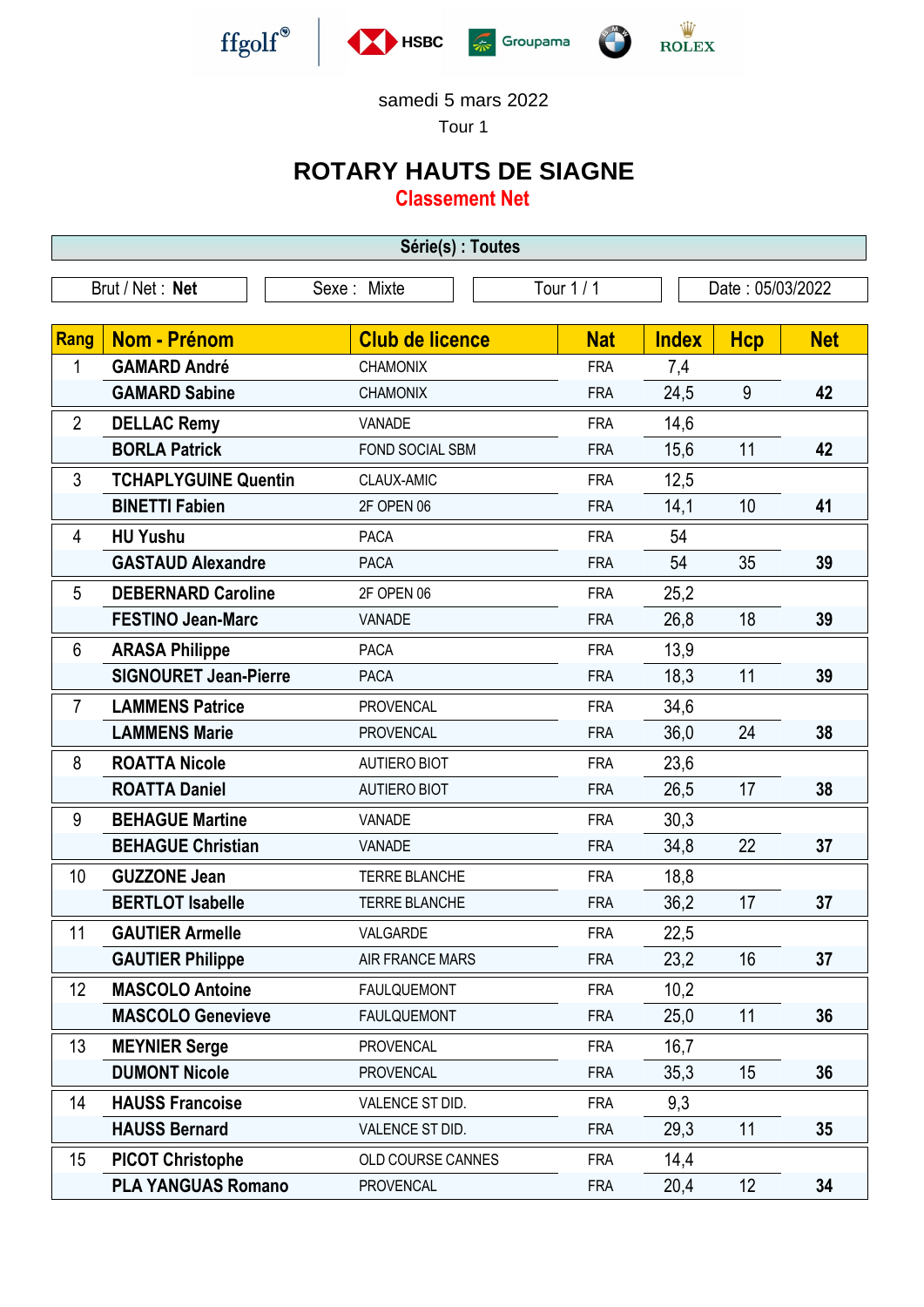| Rang | Nom - Prénom                      | <b>Club de licence</b> | <b>Nat</b> | <b>Index</b> | <b>Hcp</b>     | <b>Net</b> |
|------|-----------------------------------|------------------------|------------|--------------|----------------|------------|
| 16   | <b>RICHARD Ginette</b>            | <b>BARBAROUX</b>       | <b>FRA</b> | 24,5         |                |            |
|      | <b>RICHARD Christian</b>          | <b>BARBAROUX</b>       | <b>FRA</b> | 25,7         | 17             | 34         |
| 17   | <b>TERJAN Chantal</b>             | <b>BOIS D'O</b>        | <b>FRA</b> | 19,9         |                |            |
|      | <b>BERNARD Odile</b>              | <b>TERRE BLANCHE</b>   | <b>FRA</b> | 24,9         | 15             | 33         |
| 18   | <b>KRAJEWSKI Stanislas</b>        |                        |            | 22,6         |                |            |
|      | <b>MARUCHA Katarzyna</b>          | PROVENCAL              | <b>FRA</b> | 33,9         | 18             | 33         |
| 19   | <b>RITZENTHALER Jean Luc</b>      | RIVIERA BARBOSS        | <b>FRA</b> | 22,3         |                |            |
|      | <b>KHALIFA Marc</b>               | <b>PROVENCAL</b>       | <b>FRA</b> | 33,3         | 18             | 33         |
| 20   | <b>DOBOL Jean-Claude</b>          | <b>PROVENCAL</b>       | <b>FRA</b> | 13,7         |                |            |
|      | <b>DOBOL Marthe</b>               | <b>PROVENCAL</b>       | <b>FRA</b> | 34,7         | 14             | 33         |
| 21   | <b>FESTINO Sylviane</b>           | VANADE                 | <b>FRA</b> | 54           |                |            |
|      | <b>MICHEL Christian</b>           | VANADE                 | <b>FRA</b> | 54           | 35             | 31         |
| 22   | <b>RAMEL WEINACHTER Sylvie</b>    | <b>PROVENCAL</b>       | <b>FRA</b> | 21,7         |                |            |
|      | <b>WEINACHTER Jean Paul</b>       | <b>PROVENCAL</b>       | <b>FRA</b> | 50           | 21             | 30         |
| 23   | <b>LANDRE Didier</b>              | <b>PROVENCAL</b>       | <b>FRA</b> | 28,1         |                |            |
|      | <b>GAY-LOISEAU Dominique</b>      | <b>PROVENCAL</b>       | <b>FRA</b> | 39           | 21             | 30         |
| 24   | <b>BONNES Gerard</b>              | <b>IBM NICE</b>        | <b>FRA</b> | 23,5         |                |            |
|      | <b>NAYROLLES Suzanne</b>          | VANADE                 | <b>FRA</b> | 30,3         | 18             | 28         |
| 25   | <b>MANIVET Marc</b>               | CLAUX-AMIC             | <b>FRA</b> | 20,0         |                |            |
|      | <b>JOUVET Jeanne</b>              | CLAUX-AMIC             | <b>FRA</b> | 51           | 20             | 28         |
| 26   | <b>SIMONNET Jean-Pierre</b>       | <b>PACA</b>            | <b>FRA</b> | 22,5         |                |            |
|      | <b>BAUDOIN TEYSSANDIE Lilette</b> | <b>IBM NICE</b>        | <b>FRA</b> | 28,1         | 17             | 27         |
| 27   | <b>DESQUET Gérard</b>             | <b>VICTORIA</b>        | <b>FRA</b> | 13,7         |                |            |
|      | <b>DESQUET Marina</b>             | <b>VICTORIA</b>        | <b>FRA</b> | 27,3         | 13             | 26         |
| 28   | <b>HEYNDRICKX Bruno</b>           | <b>ST ENDREOL</b>      | <b>FRA</b> | 39           |                |            |
|      | <b>BACHELIER Jean-François</b>    | ST ENDREOL             | <b>FRA</b> | 54           | 29             | 25         |
| 29   | <b>PIERREJEAN Marie Claude</b>    | RIVIERA BARBOSS        | <b>FRA</b> | 28,3         |                |            |
|      | <b>BELAUBE Anne</b>               | HOPITAL MONACO         | <b>FRA</b> | 30,0         | 19             | 24         |
| 30   | <b>LEBLOND Jocelyne</b>           | ST ENDREOL             | <b>FRA</b> | 35,2         |                |            |
|      | <b>GARCIN Nicole</b>              | ST ENDREOL             | <b>FRA</b> | 44           | 25             | 22         |
| 31   | <b>WEILL Patrick</b>              | VANADE                 | <b>FRA</b> | 25,5         |                |            |
|      | <b>DEWE Alain</b>                 | <b>PACA</b>            | <b>FRA</b> | 54           | 24             | 20         |
| 32   | <b>GUTTIN Jean-Pierre</b>         | PROVENCAL              | <b>FRA</b> | 21,9         |                |            |
|      | <b>GUTTIN Nelly</b>               | <b>PROVENCAL</b>       | <b>FRA</b> | 26,3         | 16             | 19         |
| 33   | <b>MARAIS Jacques</b>             | CLAUX-AMIC             | <b>FRA</b> | 15,0         |                |            |
|      | <b>ANTONINI Jean-Luc</b>          | CLAUX-AMIC             | <b>FRA</b> | 51           | 18             | <b>DSQ</b> |
| 34   | <b>LEBRETON Yannick</b>           | ROYAL MOUGINS          | <b>FRA</b> | 2,3          |                |            |
|      | <b>JECHOUX Lenny</b>              | TERRE BLANCHE          | <b>FRA</b> | 3,0          | $\mathfrak{S}$ | <b>DSQ</b> |
| 35   | <b>CHAMPION Emmanuelle</b>        | TERRE BLANCHE          | <b>FRA</b> | 3,6          |                |            |
|      | <b>PRICCO Christian</b>           | TERRE BLANCHE          | <b>FRA</b> | 11,2         | 5              | <b>DSQ</b> |